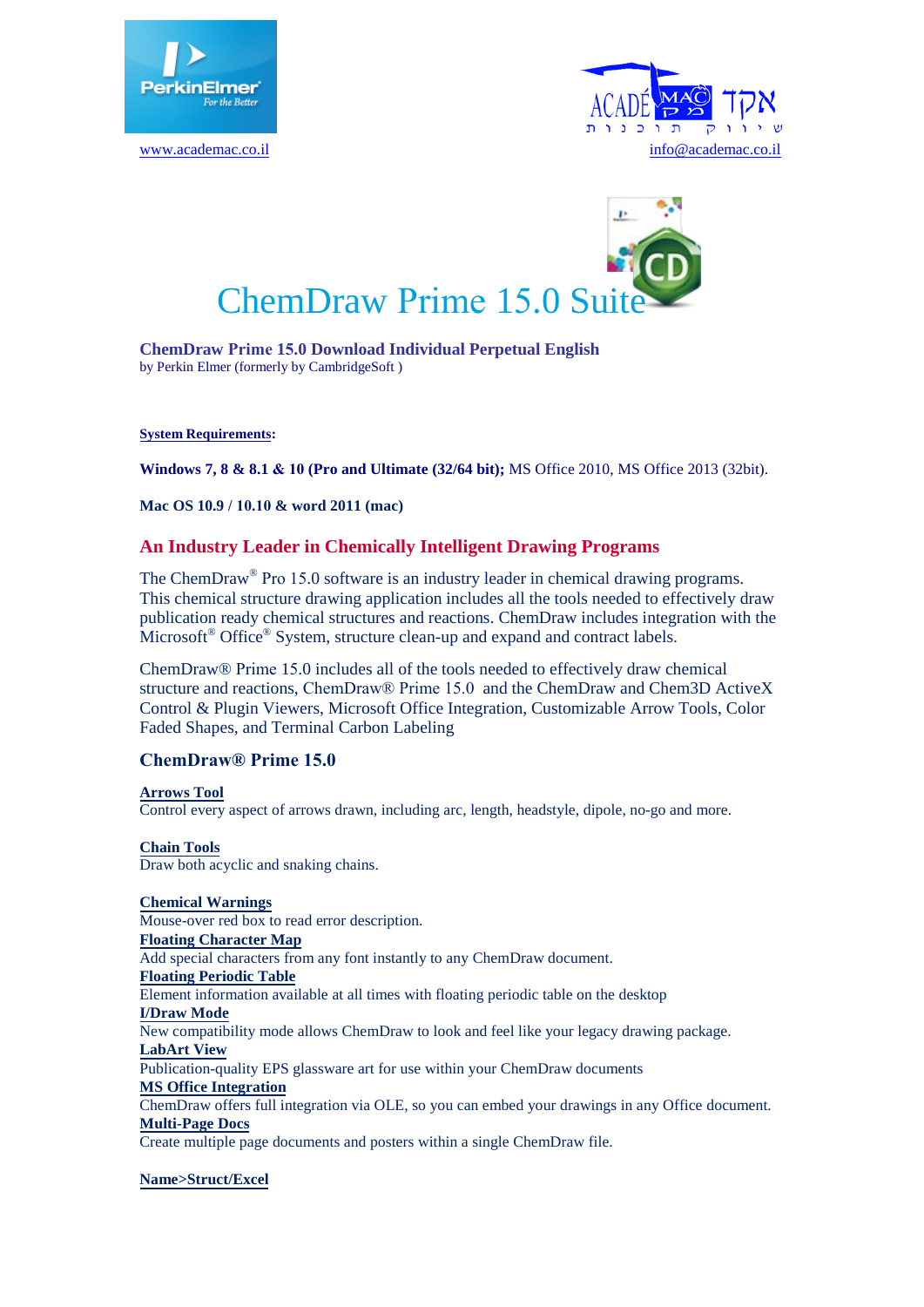

Generate a ChemDraw structure in MS Excel by typing in systematic chemical names for most substances.

# **Online Menu**

Draw a structure or model and immediately get online vendor information ChemACX.Com with the click of a button.

#### **Stereochemistry**

Identifies stereocenters using Cahn-Ingold Prelog rules.

# **Structure CleanUp**

Improves poor drawings.

#### **Structure Perspective Tool**

Adjust the perspective of ChemDraw molecules with simple horizontal/vertical mouse movements.

**ChemDraw for iPad** (to be purchased separately from AppStore)



ChemDraw<sup>®</sup> for iPad<sup>®</sup> provides all the tools scientists need to capture and share chemical inspiration and innovation whenever they want and wherever they are. A new scaffold, a new synthetic pathway, an interesting tweak to a promising lead compound – researchers can quickly sketch them with ChemDraw® for iPad® as ideas take shape and share them with colleagues and save them for later elaboration and processing. Educators and students can also use ChemDraw® for iPad® to quickly pose and answer chemical questions and assignments.

With simple touch gestures scientists can use ChemDraw<sup>®</sup> for iPad<sup>®</sup> to quickly create, edit and share publication-quality chemical structures and reactions, while leveraging 25 years of proven chemical intelligence and attention to detail in ChemDraw desktop software

ChemDraw® for iPad® Features revolutionary Flick-to-Share™ technology so that researchers, students and teachers can immediately "flick" chemical drawings to other app users within their network and receive modified structures back; no multi-step emailing or cloud storage services required.



#### **Chem3D® for iPad® (free from App Store)**

Chem3D® for iPad® is a free, structurally accurate molecular viewer for exploring and interacting with 3D models, built on the same 20 years of proven chemical intelligence and attention to detail in Chem3D desktop software.